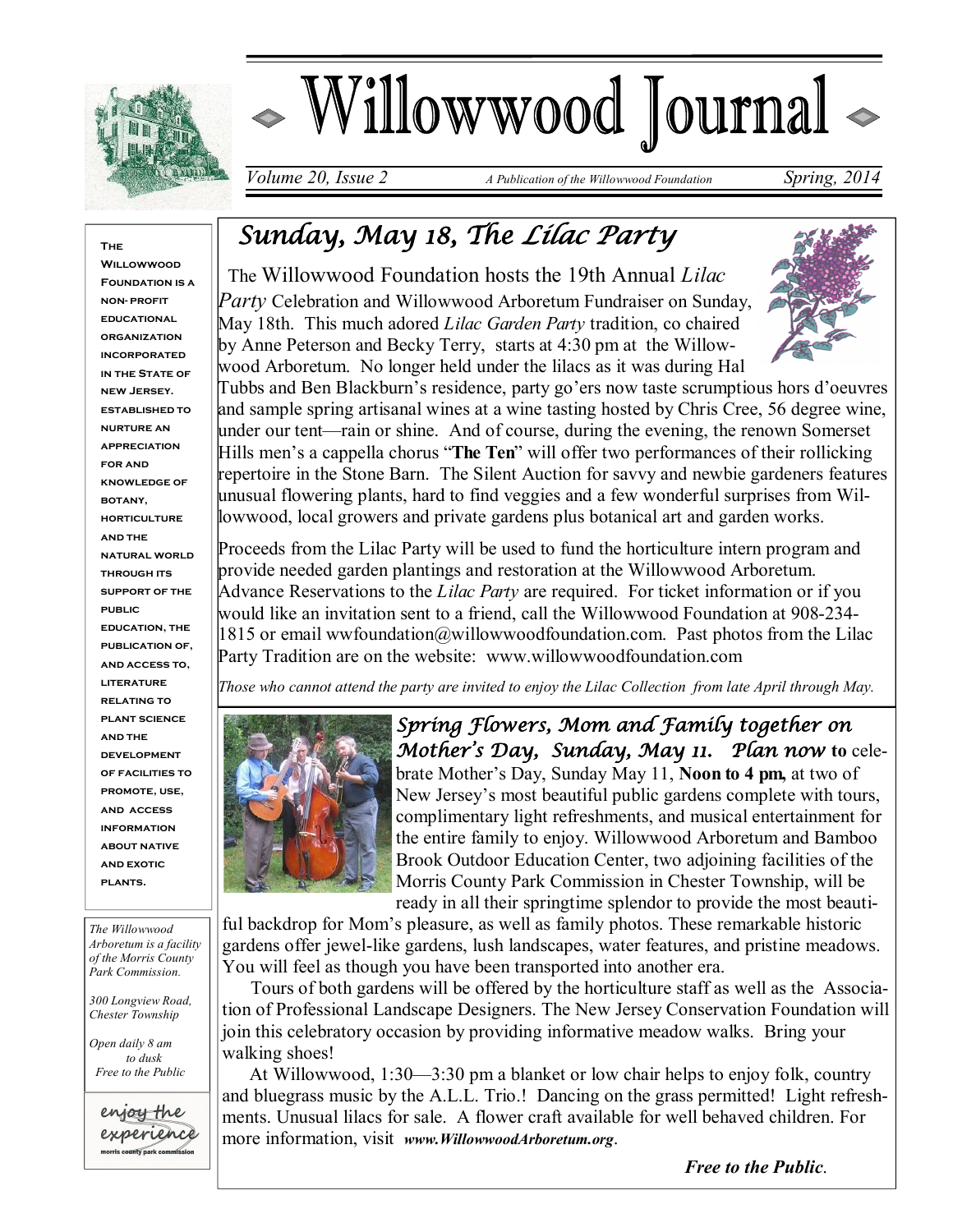### *Lilacs, Lilacs, Lilacs*...In

the *Lilac Party* tradition, every guest receives a gift of a lilac that can be planted in your own garden for years of wonderful Willowwood scents.

*For our Benefactors and Patrons:* 

#### **Syringa x hyacinthiflora 'Sweetheart'**



Blooming up to 10 days before most open their first bud,

'Sweetheart' regales you with powder -pink double flowers in huge, wondrously fragrant clusters. This classic variety is tops for beginning Lilac season with fanfare! 'Sweetheart' is an interspecific hybrid with *hyacinthiflora* heritage. The buds are a rich, dark maroon, opening to light pink and even white blooms. Surprising and beautiful! One of the most fragrant Lilacs in the world, 'Sweetheart' is perfect for cutting. Introduced in 1953 by Clarke.

**Syringa x meyeri 'Josée'** Introduced by Minier Nursery of France in 1976, this lilac is a dependable rebloomer (possibly 3—4 times). The fragrant panicles of lavender-pink, trumpet shaped flowers are pro-

duced heavily in May followed by intermittent bloom through the summer until frost. This lovely lilac grows 4 to 6 feet tall and is very hardy



and mildew resistant. Resembles a Dwarf Korean Lilac with glossy dark green rounded foliage.

#### *For our Sponsors*:



**Syringa vulgaris 'Gortenziya'** zone 4- 8 A beautiful true lavender-lilac colour, 'Gortenziya' is another Kolesnikov creation.

Introduced in 1930 and is remarkable for its intense, fresh

fragrance.

**Syringa vulgaris 'Mme Lemoine'** 



'Madame Lemoine' is a French Hybrid Lilac with a wide, spreading habit of shiny, dark green summer leaves accented with deliciously scented double white flowers. Ideal as cut flowers as one cluster can perfume an entire room! Easy to grow, tolerates light shade but blooms best in full sun. Grows to 8 to 10' and spreads 7 to 10'. A wonderful border specimen that's a magnet for bees, butterflies, and birds.

**Syringa x chinensis `Red Rothomagensis'** (Chinese) lilac. A deciduous shrub grows 12 to 16'. Tiny,



reddish-purple flowers are grouped into showy, fragrant, terminal, long clusters. A cloned plant

grown as an ornamental. The most authoritative source identifies it as a cross between *Syringa laciniata* and *Syringa vulgaris*.

#### **Syringa x hyacinthiflora**

**'Declaration'** This selection, made by Don Egolf of the U.S.National Arboretum, is a hybrid of S. 'Sweet Charity' and S. x hyacinthiflora

'Pocahontas'. It was selected for the large, fragrant reddish-purple inflorescence that bloom in early spring.



**Syringa x josiflexa 'Bellicent'** An Award of Merit winner for its striking fragrance.

Huge arching clus-



ters of single rosepink flowers in early summer, this large (to 12't x 15'w) shrub  $\frac{1}{8}$ will be enjoyed as hedge or accent (next to a window!).

Blooms two weeks later than Syringa vulgaris. Leaves are elongated, resembling the Preston hybrids. Flowers have a burnt, spicy cinnamon scent.



**Syringa vulgaris 'Znamya Lenina'** a medium sized tree with green heart shaped foliage and stunning dark purple/red heavily scent-

ed single blooms in mid spring. Introduced by Kolesnikov in 1963.

*The "Lilac Party"* 

 *Sunday , May 19, 2013* 



4:30 pm - 7 pm

**Wine Tasting by Master of Wine, Chris Cree 56 degree wine**

> **a cappella music by "The Ten"**

#### *Silent Auction*:

Many wonderful surprise plants from growers and private collections. Botanical Artwork

> *Tickets required*. Call for info: 973 615 4841

#### *Thank you !*

Peapack Gladstone Bank

\* 56 degree wine Morris County Park Commission Tree Tech, Inc.

<u>. . . . . . . .</u> .

**Thank you** To the friends of Willowwood who made generous donations this winter and early Spring to continue the Tubbs/Blackburn tradition:

#### *Thank You*!

Mr. & Mrs. Russell Buchanan Mrs. Beirne Donaldson The Kirk Kellogg Foundation Mrs. Veronica Larini Mr. Rick Perdian

Ms. Barbara Sue Nadolny Ms. Margaret Whiting

\*\*

 *And In Memory of*  Ruth Hill Thomson:

Mr. and Mrs. Douglas Carmel Ms. Pamela Hill Ms. Marta McDowell

 *We greatly appreciate your gifts*

<u>.</u><br><u>Les es s es es es es es es es es es es</u>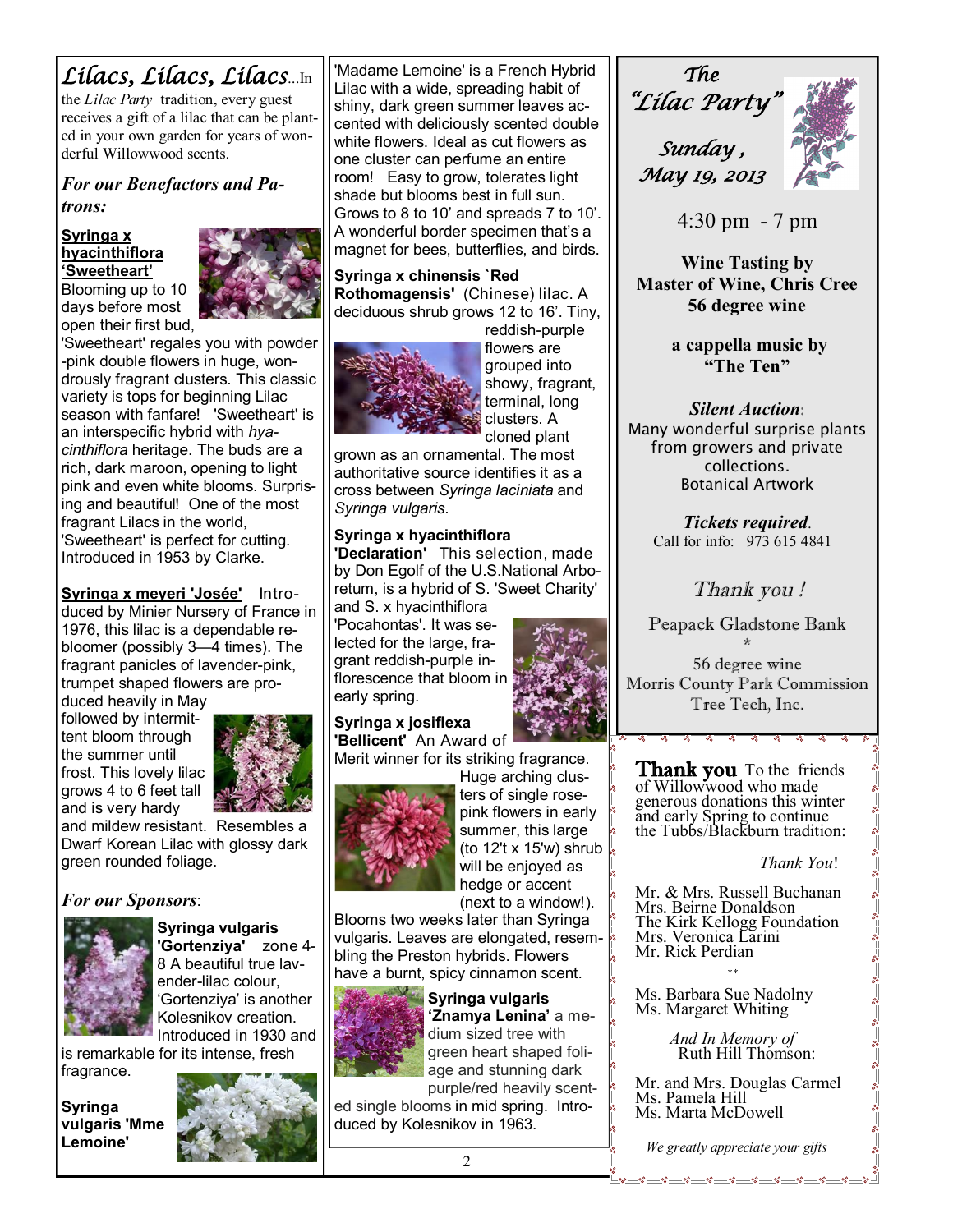#### **Wanted: Volunteers**

Maintaining the beautiful gardens at the Willowwood Arboretum and now Bamboo Brook takes constant dedication and enthusiastic teamwork. The hands on *Garden-Works* program brings volunteers to the gardens one weekday morning. Enthusiastic amateurs and friendly master gardeners learn and work together in three short magical hours. Call Kate!

**Internship Program:** Each year the Willowwood Foundation helps an individual(s) obtain practical hands on gardening experience by funding an internship(s) at WW. The program begins in spring to late fall and may run for three to eight months. Paid Interns (full- or parttime) are admitted on an as needed basis. All Applicants must possess a keen interest in horticulture and enjoy working outdoors, planting, watering, mulching, propagating etc. To learn more about this program, contact Kate Gutierrez at 973-326-7629 or

kgutierrez@morrisparks.net.

#### *Party'ers Wanted***!**

Contact MCPC Event Specialist Chris Knox at 973-326- 7619 or cknox@morrisparks.net to *Experience the ultimate* 

*party venue!* Trees with twinkling lights surround the WW Stone Barn or your own private tent with room for dancing, creating a magical setting for any "very special" event. The Seasonal Gardens are glorious and perfect for photo ops. Willowwood or Bamboo Brook with its beautiful reflecting pools can be the setting for *your perfect party*—wedding, birthday, anniversary, etc.

#### *Garden Notes*



**Seeds from the Index Seminum now available for your garden**. A current list of seeds from arboreta around the world as well as Willowwood and the Frelinghuysen Arboretum is listed on our website Store: www.willowwoodarboretum.org.

**Bloom times:** Manyfriends, in order to plan a visit, have requested email updates for the various bloom times at Willowwood. Bloom Reports are sent out almost weekly during the season. We are happy to add your email address to our list—just let us know at *contactus@willowwoodarboretum.org. By the time you receive this newsletter, Willowwood's wonderful lilacs will be in bloom through early June.*

**Speaking of plants***:* The Hamamelis *(*witch-hazel or sometimes called winter bloom) have awakened from winter (they are usually one of the first) and you can find two of these very fragrant shrubs across from the Tubbs' house and in the Winter Garden. Native Americans used witch hazel leaves and bark as a poultice to reduce swelling and inflammation. Witch-hazel has long been among the best known and widely used home remedies. The word "witch" in the name of the herb is actually a derivative from the Anglo-Saxon word *wych* meaning flexible. The word described the flexibility of the branches that Native Americans used to make their hunting bows.

**News from the Cottage Garden**: The Garden Club of Somerset Hills has awarded a Community Grant for the rejuvenation and remedial restoration of the lovely Cottage Garden located in front of the Tubbs House. Marta McDowell in her book "*The Story of Willowwood*" noted that this garden started out as a kitchen garden adding to the farm's larder and table with herbs and vegetables. And Kriste Shaw, Horticulture Gardener, who tends this charmingly favorite and colorful space, will often tuck herbs and a vegetable or two here and there and up a tuteur in the garden area. The Tubbs gradually added more ornamental plantings but the mid summer colors were always in the spirit of its "gardenesque" design. Over the past few years, each of the main gardens—The Rosarie and Pan's Garden– have been reconditioned and restored and plans are for the Cottage Garden to be next on the agenda. The Somerset Hills Garden Club, the Willowwood Foundation, its donors and the Morris County Park Commission have partnered together on this project. But don't worry—this garden work will be done bed by bed so that it will still be a lovely display garden throughout the season.

**And other plantings**...as the planting and growing season progresses throughout the gardens, many of the new plants have been made possible through the sponsorship of the Chester Garden Club. By the way, local garden clubs are always looking for new members - they are great sources of plant knowledge, camaraderie, mutual commiseration of aches and pains and lots of joy.

**Report on Sandy Damage**: As you may know, there were a lot of downed trees and debris at Willowwood. Staff and volunteers helped tidy up over the past year but more heavy duty help was needed so Jim Bellis and Tree-Tech, Inc. staff came to the rescue, spending a day grinding down the stumps and doing more clean up work throughout the property. Thanks, guys!

**Earth Day was April 22 but at Willowwood as we dig in the gardens, every day is Earth Day! If you would like to help us GO GREEN, sign up for the Willowwood Journal via email on the website**: www.willowwoodarboretum.org.